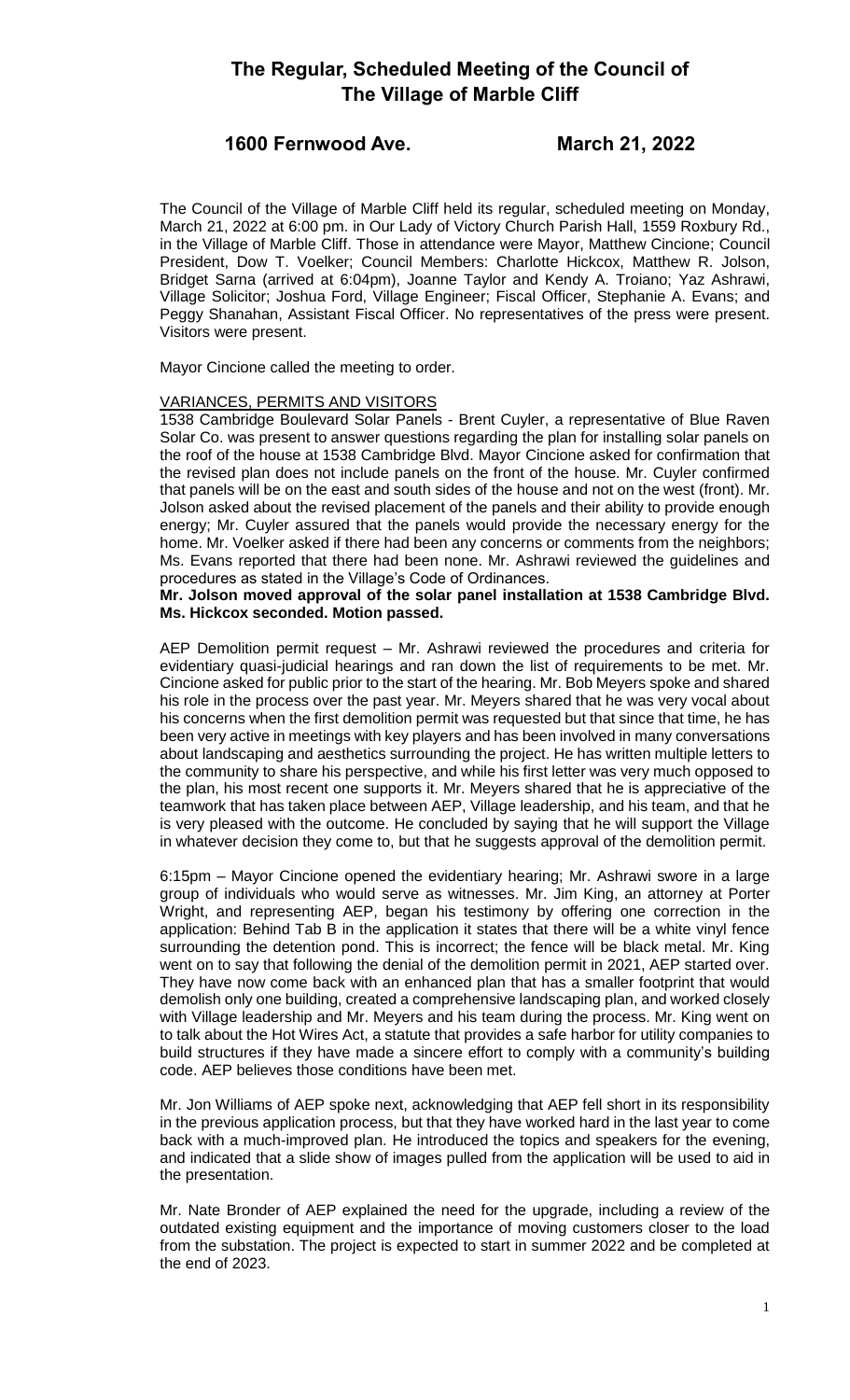## **1600 Fernwood Ave. March 21, 2022**

Mr. Jonathon Schultis of AEP/Jacobs reviewed the siting study, sharing that nine sites were evaluated in all, but this one was chosen because it strikes the balance that is needed with regard to location and supply needs. This report is in Tab H of the application.

Mr. Brad Hughes of Porter Wright brought forth Mr. Ryan Weller of Weller & Associates to answer questions regarding his report on the culture and history, archaeological tests and architectural review of the site. Mr. Weller's report is included in Tab I of the demolition application, and a copy of his Ohio Historic Preservation office report is in Tab J.

Mr. Michael Fackler of AEP showed before-and-after slides of the substation and landscape renderings. Mr. Williams added that AEP will work with Marble Cliff to select final trees, etc. for the landscaping. He also confirmed AEP's commitment to selling the building at 2200 W. Fifth Ave. but pointed out that the existing station will have to remain even if the permit is denied. For AEP, this is *the* site, but they want it to be aesthetically pleasing.

Mr. King brought forward Mr. Tom Horner, a commercial real estate appraiser at OREC. Mr. Horner shared that he visited and researched the property as if he were doing an appraisal, and that it is his opinion that the proposed project would have a positive impact on both commercial and residential property with its improved visual appeal. His affidavit is in Tab K of the demolition application.

Mr. King, in his closing remarks, stated that AEP is committed to doing what they say they will do, and is open to conditions regarding the landscaping plan and its maintenance, and their obligation to complete the plan as proposed. He asked that the application and exhibits, along with the letter dated March 17, 2022 from Mr. Meyers, be included in the record.

Mayor Cincione thanked everyone who participated in the process, and thanked Council for their attention to it, especially as the time commitment picked up.

AEP closed their presentation, and Mr. Ashrawi offered an opportunity for Council to have private deliberation to discuss the matter.

#### **Mr. Voelker moved to go into private deliberation; Ms. Taylor seconded.**

**Roll Call vote: Mr. Voelker, yes; Ms. Hickcox, yes; Mr. Jolson, yes; Ms. Sarna, yes; Ms. Taylor, yes; Ms. Troiano, yes. Motion passed and Council moved into private deliberation at 7:06 p.m.**

**Mr. Voelker moved to leave private deliberation; Ms. Hickcox seconded. Motion passed and Council left private deliberation at 7:34 p.m.**

**Returning from private deliberation, Mr. Voelker stated that he does not believe that two of the three requirements have been met for Council to necessarily approve the permit, however, with the following conditions, moved to approve the demolition permit for 2300 W. Fifth Ave. These conditions are as follows:**

- **1. Agreement with the Village regarding the landscaping maintenance**
- **2. Substantial conformance with the demolition application**
- **3. A good-faith effort by AEP to divest in or sell the building at 2200 W. Fifth Ave.**
- **4. Work with Village regarding the proposed sign at the corner**
- **5. Provide Village information regarding tax information for the site**

**Ms. Troiano seconded.** 

**Roll Call vote: Mr. Voelker, yes; Ms. Hickcox, yes; Mr. Jolson, yes; Ms. Sarna, yes; Ms. Taylor, yes; Ms. Troiano, yes. Motion passed with written decision to follow.**

Mayor Cincione called for a brief recess at 7:39 p.m. The meeting was reconvened at 7:48 p.m.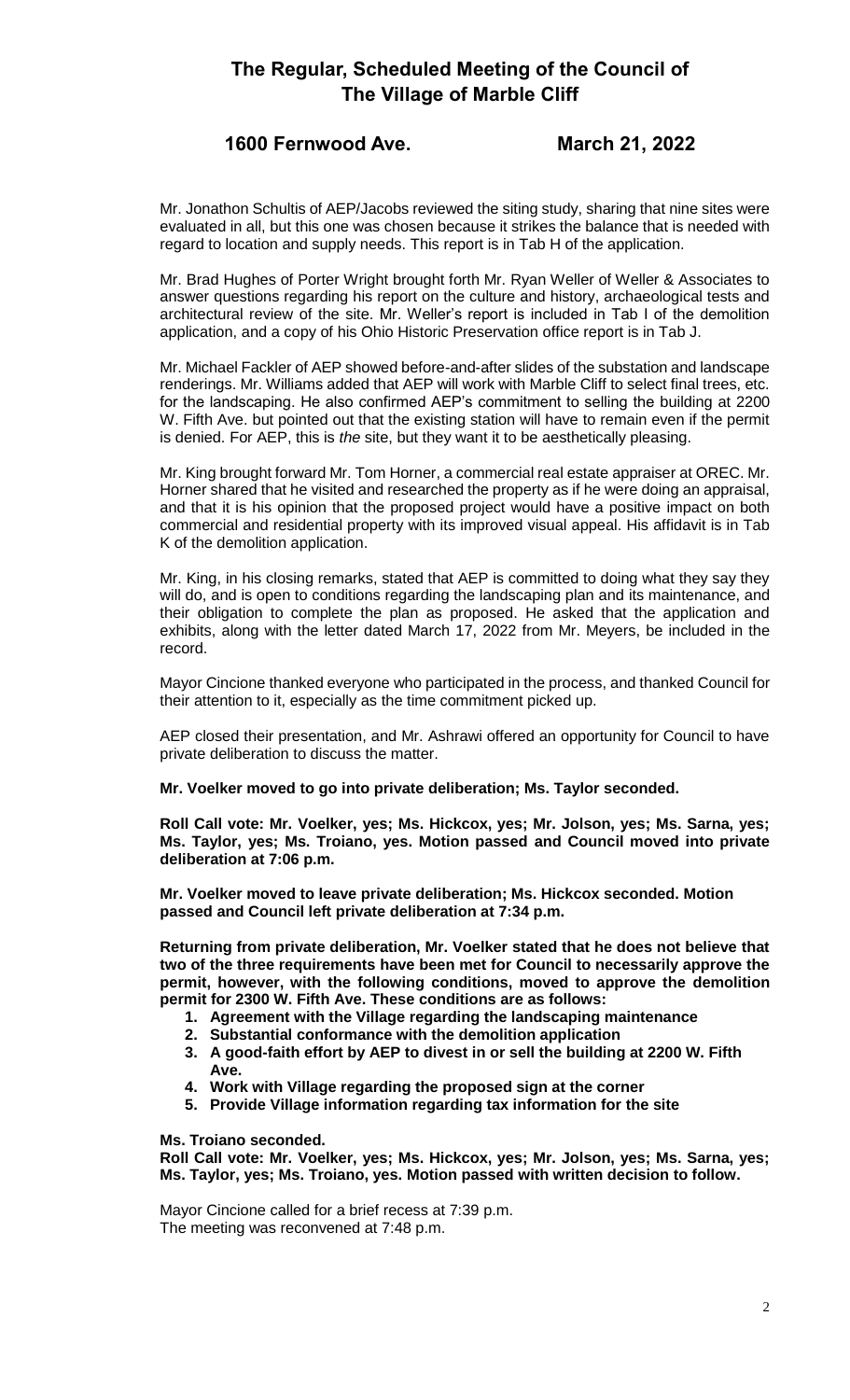## **1600 Fernwood Ave. March 21, 2022**

### CONSENT AGENDA

- 1) Receive Police Report, February, 2022
- 2) Receive Fire Department Report, February, 2022
- 3) Approval Minutes of the regular, scheduled meeting of February 22, 2022

Mayor Cincione introduced the Consent Agenda and asked if any items need to be pulled out for discussion. No individual items were pulled out.

#### **Mr. Jolson moved approval of the Consent Agenda. Mr. Voelker seconded. Council unanimously approved the Consent Agenda.**

#### MAYOR'S REPORT

Mayor Cincione reported that ODNR has now decided to pause on building an archery range at their site on Dublin Road.

#### ENGINEER'S REPORT

Mr. Ford reported that the drone footage is ready and will be shared with Council for review. He also shared that they will be patching more potholes on W. Fifth Ave. when the temperatures are more consistent. Any news about the OPWC small government grant is still a month or two out.

Mr. Ford left the meeting at this time.

### SOLICITOR'S REPORT

Mr. Ashrawi shared that he will draft Council's decision regarding the demolition permit, and will work with AEP's attorney regarding the conditions.

#### FISCAL OFFICER'S REPORT

Ms. Evans shared the financial reports for February 2022, including the monthly bank reconciliation, fund summary, and tax receipt report.

#### **Ms. Troiano moved to approve the February 2022 financial statements. Ms. Sarna seconded. Motion passed.**

Ms. Evans introduced O-2684-22, An Ordinance Authorizing the Mayor and the Fiscal Officer to Enter into an Agreement for Audit Services with Keith Faber, Auditor of State, and Charles E. Harris and Associates, for the fiscal periods January 1, 2020 through December 31, 2025; First Reading

Ms. Hickcox requested more information regarding past audit costs and why the state auditor's office has decided to enlist an independent public accounting firm to perform the audit. Ms. Evans will review past audits and provide additional information to Council.

#### COUNCIL MEMBER REPORTS

Ms. Troiano shared that the Garden Club is looking for a project and has suggested planting hydrangeas on the Arlington Avenue island. The Club would plant and maintain them. Mr. Voelker and Mayor Cincione suggested that the Garden Club submit a plan; Ms. Troiano will follow up.

Ms. Troiano also reported that the Falco Scholarship committee will be meeting on March 25<sup>th</sup> to review the 6 applications that were submitted. Ms. Shanahan will share the criteria with Council; Ms. Taylor will make the award video and submit it to the school.

Ms. Taylor reported that she attended a meeting of the Grandview Parks and Recreation Board where they shared their vision for the new municipal buildings. The plan includes relocating the Parks and Rec department to a new building at McKinley Park, and the other departments moving to the campus at Goodale Blvd. and Grandview Ave., where the senior center and former service department are currently located. Stay tuned for more to come.

Mayor Cincione shared that he, Ms. Shanahan and Ms. Evans attended the MORPC annual State of the Region luncheon.